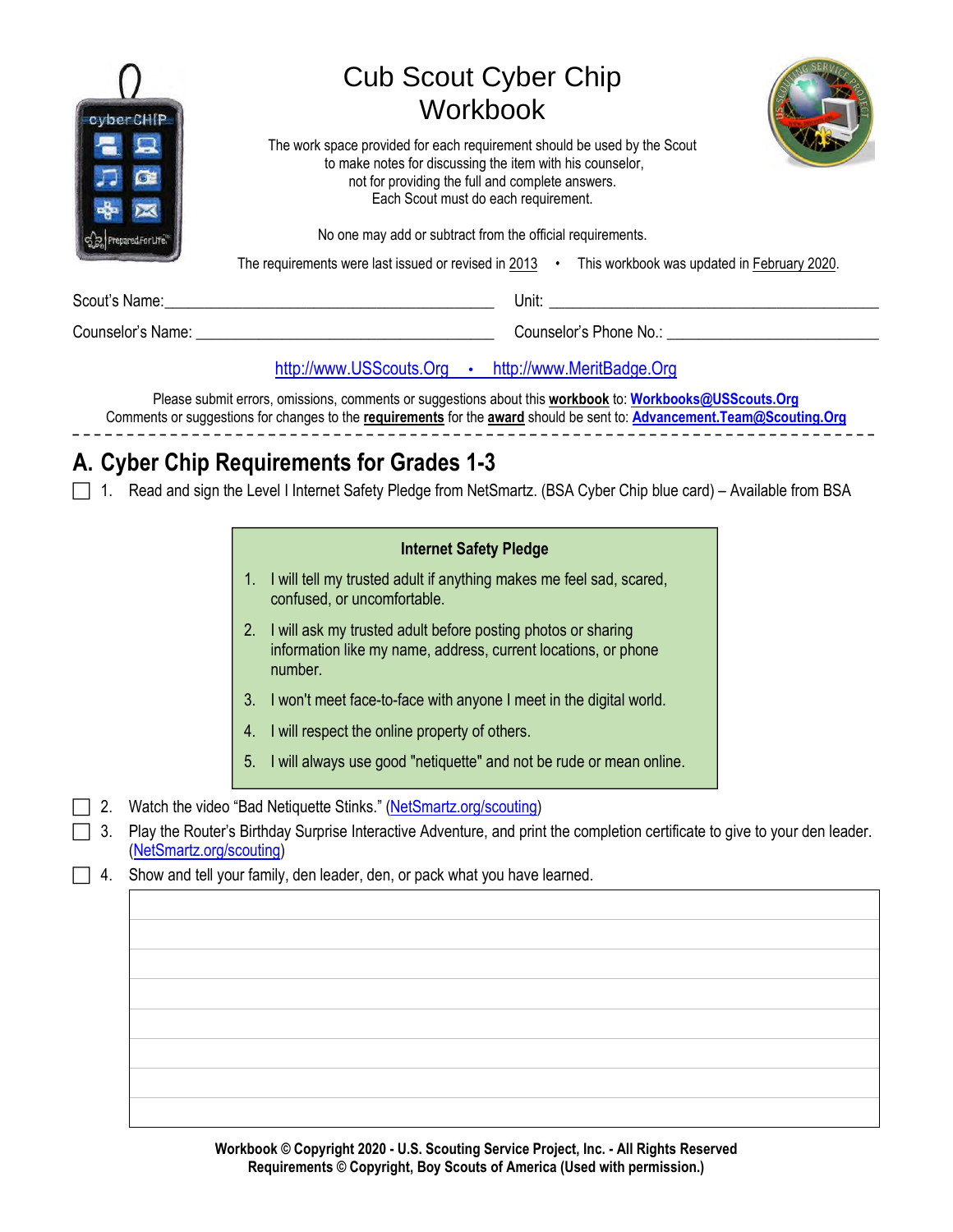# **B. Cyber Chip Requirements for Grades 4-5**

1. Read and sign the Level I Internet Safety Pledge from NetSmartz. (BSA Cyber Chip blue card) – Available from BSA

|                        |                                                                    | <b>Internet Safety Pledge</b>                                                                                                                                                                                                                                                                                                                              |  |
|------------------------|--------------------------------------------------------------------|------------------------------------------------------------------------------------------------------------------------------------------------------------------------------------------------------------------------------------------------------------------------------------------------------------------------------------------------------------|--|
| 1.                     |                                                                    | I will tell my trusted adult if anything makes me feel sad, scared, confused, or uncomfortable.                                                                                                                                                                                                                                                            |  |
| 2.<br>or phone number. |                                                                    | I will ask my trusted adult before posting photos or sharing information like my name, address, current locations,                                                                                                                                                                                                                                         |  |
| 3.                     | I won't meet face-to-face with anyone I meet in the digital world. |                                                                                                                                                                                                                                                                                                                                                            |  |
| 4.                     | I will respect the online property of others.                      |                                                                                                                                                                                                                                                                                                                                                            |  |
| 5.                     |                                                                    | I will always use good "netiquette" and not be rude or mean online.                                                                                                                                                                                                                                                                                        |  |
|                        |                                                                    | Watch the video "The Password Rap" and another video of your choosing. (NetSmartz.org/scouting)                                                                                                                                                                                                                                                            |  |
|                        | Video Name                                                         | Date Watched                                                                                                                                                                                                                                                                                                                                               |  |
| The Password Rap       |                                                                    |                                                                                                                                                                                                                                                                                                                                                            |  |
|                        |                                                                    |                                                                                                                                                                                                                                                                                                                                                            |  |
|                        | den, or pack. (NetSmartz.org/scouting)                             | As an individual or with your den, use the Teachable Recipes to demonstrate Internet safety rules to your den leader,                                                                                                                                                                                                                                      |  |
|                        |                                                                    |                                                                                                                                                                                                                                                                                                                                                            |  |
|                        |                                                                    |                                                                                                                                                                                                                                                                                                                                                            |  |
|                        |                                                                    |                                                                                                                                                                                                                                                                                                                                                            |  |
|                        |                                                                    |                                                                                                                                                                                                                                                                                                                                                            |  |
|                        |                                                                    |                                                                                                                                                                                                                                                                                                                                                            |  |
|                        |                                                                    |                                                                                                                                                                                                                                                                                                                                                            |  |
|                        |                                                                    | Discuss with your unit leader the acceptable standards and practices for using allowed electronic devices such as                                                                                                                                                                                                                                          |  |
|                        | phones and games at your meetings and other Scouting events.       |                                                                                                                                                                                                                                                                                                                                                            |  |
|                        |                                                                    |                                                                                                                                                                                                                                                                                                                                                            |  |
|                        |                                                                    |                                                                                                                                                                                                                                                                                                                                                            |  |
|                        |                                                                    |                                                                                                                                                                                                                                                                                                                                                            |  |
|                        |                                                                    |                                                                                                                                                                                                                                                                                                                                                            |  |
|                        |                                                                    |                                                                                                                                                                                                                                                                                                                                                            |  |
|                        |                                                                    |                                                                                                                                                                                                                                                                                                                                                            |  |
|                        |                                                                    |                                                                                                                                                                                                                                                                                                                                                            |  |
| Note:                  |                                                                    | All Cyber Chips will expire annually. Each Scout will need to "recharge" the chip by going<br>back to the NetSmartz Recharge area. This space will hold new information, news, and a<br>place for the Scout to recommit to net safety and netiquette. Then, with the unit leader, the<br>Scout can add the new date to the Cyber Chip card or certificate. |  |

http://www.scouting.org/cyberchip.aspx and http://www.netsmartz.org/scouting